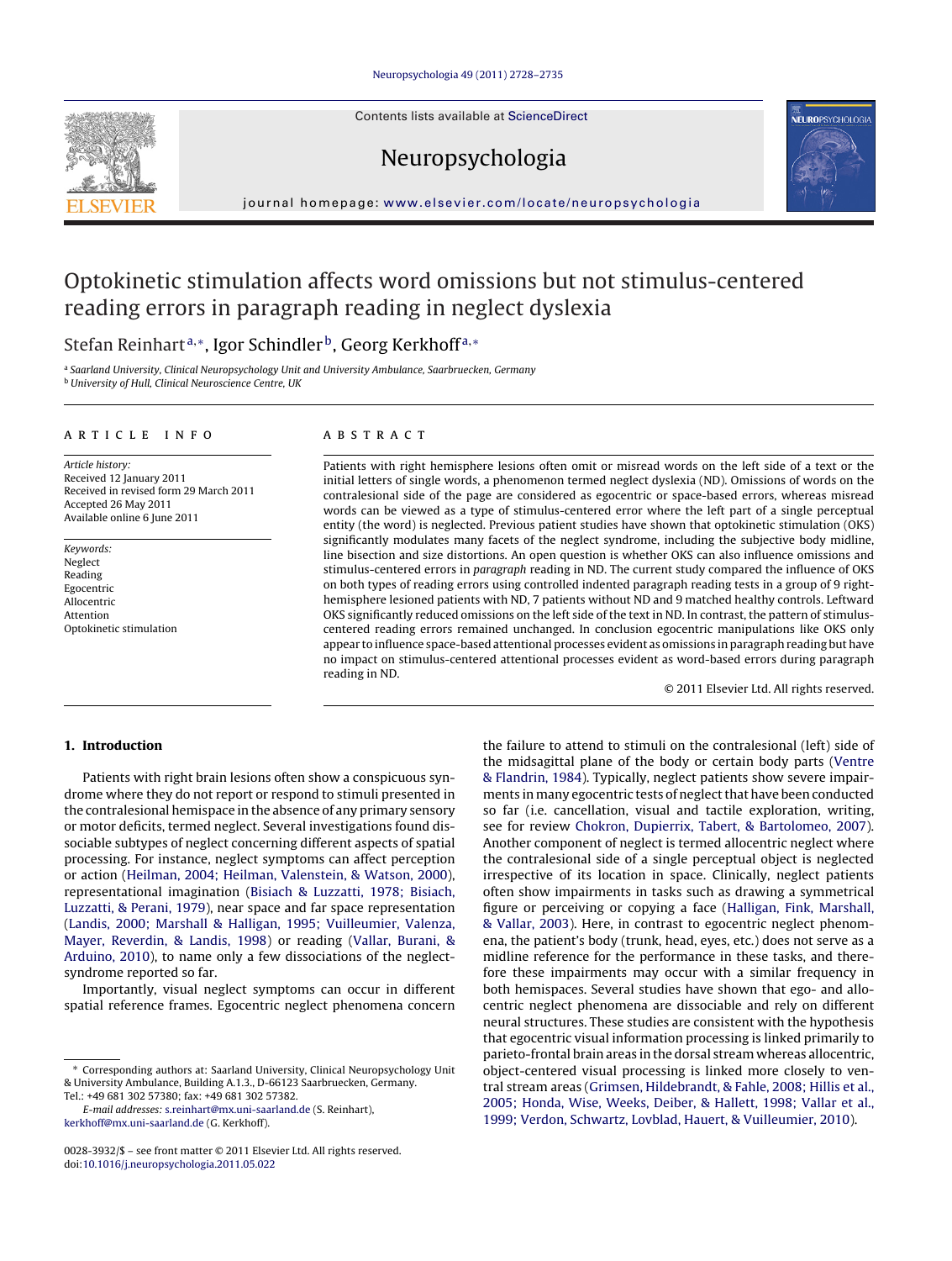## 1.1. Neglect dyslexia (ND)

Even if visual left spatial neglect and ND are often associated, there is evidence that spatial neglect can occur without ND and vice versa [\(Vallar](#page-7-0) et [al.,](#page-7-0) [2010\).](#page-7-0) Left-sided neglect can impair reading in different ways. Patients typically start reading in the middle ofthe text, reading to the end, and then jumping to the middle ofthe next text line. Other errors typically involve the left side of words where initial letters are omitted or substituted by other letters. These substitutions or omissions of letters mostly lead to reading errors producing alternative, words but not neologisms (e.g. misreading "start" as "art" or "mouse" as "house", cf [Ellis,](#page-6-0) [Flude,](#page-6-0) [&](#page-6-0) [Young,](#page-6-0) [1987;](#page-6-0) [Kinsbourne](#page-6-0) [&](#page-6-0) [Warrington,](#page-6-0) [1962\).](#page-6-0) However, as the meaning of the misread word does not resemble the original word, ND leads to a deficit in comprehension. Interestingly, patients usually are not aware of misreading words ([Kinsbourne](#page-6-0) [&](#page-6-0) [Warrington,](#page-6-0) [1962\).](#page-6-0)

Based on the assumption that words are a class of perceptual objects (for a theoretical discussion see [Monk,](#page-6-0) [1985\)](#page-6-0) [Caramazza](#page-6-0) [and](#page-6-0) [Hillis](#page-6-0) [\(1990a\)](#page-6-0) adapted Marr and Nishiharas' [\(Marr,](#page-6-0) [2010;](#page-6-0) [Marr](#page-6-0) [&](#page-6-0) [Nishihara,](#page-6-0) [1978\)](#page-6-0) levels of processing model for the early stages of visual word recognition. According to Caramazza and Hillis' model, words are processed atthree representational levels from the visual features of the word to an abstract description of the letter. The first level of representation is characterized by a retinocentric parallel analysis of discontinuities of the retinal reflection that defines the features of letters (like lines and dots). At the second level, a sequential analysis of different sub-parts of the feature map results in a stimulus-centered letter shape representation. Caramazza and Hillis postulate that a third level of representation (word-centered representation) must be processed before letter naming, lexical access or grapheme–phoneme conversion can occur. This third level contains a description of abstract graphemes and their relative spatial position in a word ([Caramazza](#page-6-0) [&](#page-6-0) [Hillis,](#page-6-0) [1990a\).](#page-6-0)

Deficits at the first level (egocentric representation) should depend on the location of the letter string relative to the patient's point of fixation. In this case, patients should omit part of sentences or single words presented on the contralesional side with reference to the point offixation. This type of ND has been observed for the left as well as for the right hemispace [\(Behrmann,](#page-6-0) [Moscovitch,](#page-6-0) [Black,](#page-6-0) [&](#page-6-0) [Mozer,](#page-6-0) [1990;](#page-6-0) [Hillis](#page-6-0) [&](#page-6-0) [Caramazza,](#page-6-0) [1995;](#page-6-0) [Riddoch,](#page-6-0) [Humphreys,](#page-6-0) [Cleton,](#page-6-0) [&](#page-6-0) [Fery,](#page-6-0) [1990;](#page-6-0) [Subbiah](#page-6-0) [&](#page-6-0) [Caramazza,](#page-6-0) [2000;](#page-6-0) [Vallar](#page-6-0) et [al.,](#page-6-0) [2010\).](#page-6-0) In contrast, a disturbance of the stimulus-centered or wordcentered level should cause misreadings of the left (in right-brain damaged patients) side of single words without affecting the number of errors depending on the location of a word in the visual field. Indeed, there is evidence for specific ND occurring on the second or the third levels of visual word processing [\(Behrmann](#page-6-0) et [al.,](#page-6-0) [1990;](#page-6-0) [Ellis](#page-6-0) et [al.,](#page-6-0) [1987;](#page-6-0) [Hillis](#page-6-0) [&](#page-6-0) [Caramazza,](#page-6-0) [1991,](#page-6-0) [1995;](#page-6-0) [Riddoch](#page-6-0) et [al.,](#page-6-0) [1990;](#page-6-0) [Siéroff,](#page-6-0) [1991;](#page-6-0) [Subbiah](#page-6-0) [&](#page-6-0) [Caramazza,](#page-6-0) [2000;](#page-6-0) [Young,](#page-6-0) [Newcombe,](#page-6-0) [&](#page-6-0) [Ellis,](#page-6-0) [1991;](#page-6-0) for a review see [Haywood](#page-6-0) [&](#page-6-0) [Coltheart,](#page-6-0) [2000\).](#page-6-0)

The intensive research on single word reading in ND in the past two decades has provided many important insights into the mechanisms of single word reading ([Ellis](#page-6-0) et [al.,](#page-6-0) [1987\),](#page-6-0) spared and impaired levels of performance in ND [\(Làdavas,](#page-6-0) [Umiltà,](#page-6-0) [&](#page-6-0) [Mapelli,](#page-6-0) [1997\),](#page-6-0) the nature of object-centered "word-form" representations in the brain [\(Caramazza](#page-6-0) [&](#page-6-0) [Hillis,](#page-6-0) [1990b\),](#page-6-0) the identification of viewing-position effects [\(Stenneken,](#page-6-0) [van](#page-6-0) [Eimeren,](#page-6-0) [Keller,](#page-6-0) [Jacobs,](#page-6-0) [&](#page-6-0) [Kerkhoff,](#page-6-0) [2008\)](#page-6-0) as well as associations and dissociations with other forms of visuospatial neglect ([Lee](#page-6-0) et [al.,](#page-6-0) [2009\),](#page-6-0) to name only a few advancements in the field of research into wordidentification mechanisms. In contrast, comparatively few studies investigated ND for paragraph reading. This is surprising given that paragraph or text reading subtests are often part of standard neglect screening batteries such as the Behavioural Inattention Test, [\(Halligan,](#page-6-0) [Marshall,](#page-6-0) [&](#page-6-0) [Wade,](#page-6-0) [1989;](#page-6-0) [Wilson,](#page-6-0) [Cockburn,](#page-6-0) [&](#page-6-0) [Halligan,](#page-6-0) [1987\)](#page-6-0) or the extensively validated French GEREN/GRECO neglect test battery [\(Azouvi](#page-6-0) et [al.,](#page-6-0) [2002\).](#page-6-0) Studies using the "Indented paragraph reading test" ([Bachman,](#page-6-0) [Fein,](#page-6-0) [Davenport,](#page-6-0) [&](#page-6-0) [Price,](#page-6-0) [1993;](#page-6-0) [Caplan,](#page-6-0) [1987;](#page-6-0) [Towle](#page-6-0) [&](#page-6-0) [Lincoln,](#page-6-0) [1991\)](#page-6-0) all have shown its high diagnostic sensitivity for neglect, partially because the indented margin on the left side requires frequent refixations by the patient. However, these three studies mainly considered contralesional omissions but not stimulus-centered reading errors. In an oculographic study of ND [Behrmann,](#page-6-0) [Black,](#page-6-0) [McKeeff,](#page-6-0) [and](#page-6-0) [Barton](#page-6-0) [\(2002\)](#page-6-0) had their patients read single words distributed randomly on a visual display comparable to a visual search task. Apart from reporting task-dependent dissociations of ND and visuospatial neglect, they provided evidence that omitted (contralesional) words were often not fixated properly while ipsilesionally presented words showed a pattern of hyperfixation, hence were read correctly but refixated too often. This dysfunctional oculographic pattern of results may suggest a low-level visual impairment (i.e. eye-movement deficits) or impaired spatial working memory as potential sources of reading errors in ND.

In a recent study ([Reinhart,](#page-6-0) [Keller,](#page-6-0) [&](#page-6-0) [Kerkhoff,](#page-6-0) [2010\)](#page-6-0) we investigated paragraph reading in right brain damaged patients with vs. without ND, under different egocentric manipulations induced by passive head rotation to the contralesional (neglected) or ipsilesional side. The bilaterally indented text reading task used in this study allowed us to investigate egocentric and word- centered ND simultaneously. Interestingly, leftward head rotation significantly reduced word omissions in ND but failed to influence stimuluscentered reading errors in the very same task and patients. During reading, the gaze is focused on single words and therefore the question arises why stimulus centered reading errors were not influenced by an egocentric manipulation like head rotation that significantly influenced the word omissions in ND.

In the present study we analysed the influence of another well-known egocentric manipulation, namely optokinetic stimulation (further termed OKS [Kerkhoff,](#page-6-0) [2003\)](#page-6-0) on omissions and stimulus-centered reading errors in right brain damaged patients with vs. without left-sided spatial neglect. Previous studies using OKS have shown significant modulatory effects in visual line bisection ([Mattingley,](#page-6-0) [Bradshaw,](#page-6-0) [&](#page-6-0) [Bradshaw,](#page-6-0) [1994;](#page-6-0) [Pizzamiglio,](#page-6-0) [Frasca,](#page-6-0) [Guariglia,](#page-6-0) [Incoccia,](#page-6-0) [&](#page-6-0) [Antonucci,](#page-6-0) [1990\),](#page-6-0) the subjective visual straight ahead ([Karnath,](#page-6-0) [1996\),](#page-6-0) visual size distortions [\(Kerkhoff,](#page-6-0) [2000;](#page-6-0) [Kerkhoff,](#page-6-0) [Schindler,](#page-6-0) [Keller,](#page-6-0) [&](#page-6-0) [Marquardt,](#page-6-0) [1999\),](#page-6-0) visual distance judgements ([Schindler](#page-6-0) [&](#page-6-0) [Kerkhoff,](#page-6-0) [2004\),](#page-6-0) tactile extinction [\(Nico,](#page-6-0) [1999\),](#page-6-0) motor deficits ([Vallar,](#page-7-0) [Guariglia,](#page-7-0) [Nico,](#page-7-0) [&](#page-7-0) [Pizzamiglio,](#page-7-0) [1997\),](#page-7-0) and even neglect of the mental number line in neglect [\(Salillas,](#page-6-0) [Granà,](#page-6-0) [Juncadella,](#page-6-0) [Rico,](#page-6-0) [&](#page-6-0) [Semenza,](#page-6-0) [1999\).](#page-6-0)

In the present study, we sought to investigate whether OKS has an effect on both types of reading errors (word omissions and stimulus-centered errors). Moreover, given that OKS has an effect on reading errors, does this manipulation influence both types of reading errors in a comparable way like head rotation? More generally, we asked, how could a potential effect of OKS contribute to the understanding of ego- and stimulus-centered mechanisms during paragraph reading?

## **2. Methods**

## 2.1. Subjects

Nine patients with right-hemispheric, vascular brain lesions and moderate to severe left-sided visual neglect, according to the results of three conventional neglect screening tests (see below, Section [2.2\),](#page-2-0) were included. Another group of seven patients with vascular, right brain damage showing no visual neglect in the same screening tests and with comparable clinical and demographic criteria was investigated. Nine healthy subjects without brain damage (6 males, 3 females, age range: 33–67, mean age 46 years) were recruited as controls. All subjects had a decimal visual acuity of at least 0.70 (20/30 Snellen equivalent) for the near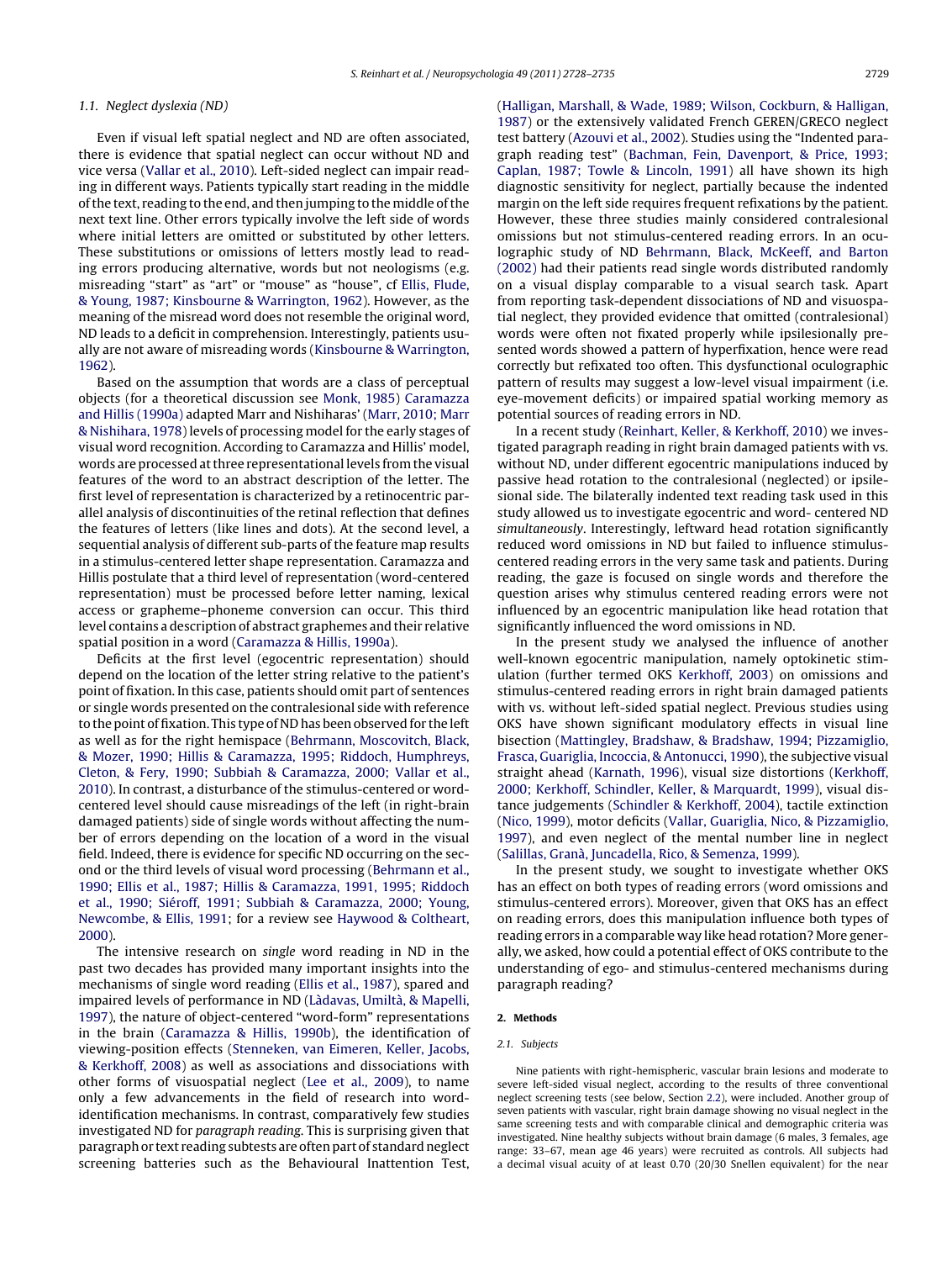## <span id="page-2-0"></span>**Table 1**

Clinical and demographic data of 9 patients with left visual neglect after a single vascular lesion of the right hemisphere (A, subjects  $N+1$  to  $N+9$ ), and 7 patients with a single right hemispheric infarction without neglect (B,  $N - 1$  to  $N - 7$ ).

| Subject                                                   | Visual neglect | Age, sex | Etiology | Months<br>post lesion | Lesion location         | Field defect.<br>field sparing $(°)$ | Figure copy<br>left/right side | Clock drawing<br>left/right side | Reading (%<br>errors) |
|-----------------------------------------------------------|----------------|----------|----------|-----------------------|-------------------------|--------------------------------------|--------------------------------|----------------------------------|-----------------------|
| (A) Right brain damaged patients with left visual neglect |                |          |          |                       |                         |                                      |                                |                                  |                       |
| $N+1$                                                     | Yes            | 55, f    | ICB      | 9                     | Parietal                | Left<br>hemianopia, 5°               | $-$ /+                         | $-$ /+                           | 20                    |
| $N+2$                                                     | Yes            | 55, m    | MCI      | 4                     | Thalamus, parietal      | Normal                               | $-/-$                          | $-$ /+                           | 33                    |
| $N+3$                                                     | Yes            | 61, m    | MCI      | 3                     | Temporal                | Left<br>hemianopia, 1°               | $-$ /+                         | $-$ /+                           | 10                    |
| $N+4$                                                     | Yes            | 55, f    | MCI      | 3                     | Parietal, temporal      | Left<br>hemianopia, 5°               | $-$ /+                         | $-$ /+                           | 8                     |
| $N+5$                                                     | Yes            | 60, m    | MCI      | $\overline{4}$        | Parietal,               | Left<br>hemianopia,<br>$30^\circ$    | $-$ /+                         | $+/-$                            | 22                    |
| $N+6$                                                     | Yes            | 68, m    | MCI      | $\overline{4}$        | Parietal, temporal      | Left<br>hemianopia,<br>$20^{\circ}$  | $-$ /+                         | $-$ /+                           | 25                    |
| $N+7$                                                     | Yes            | 39, m    | MCI      | 5                     | Parietal, temporal      | Normal                               | $-$ /+                         | $-$ /+                           | 35                    |
| $N+8$                                                     | Yes            | 45. f    | MCI      | $\overline{9}$        | Frontal, temporal       | Normal                               | $-$ /+                         | $-$ /+                           | 11                    |
| $N+9$                                                     | Yes            | 50, m    | MCI      | $\overline{2}$        | Temporal                | Normal                               | $-$ /+                         | $-$ /+                           | 8                     |
| Mean                                                      |                | 54.2     |          | $4.9(2-9)$            |                         | 5/9 impaired                         | 9 impaired                     | 8 impaired                       | 19.1%                 |
| Subject                                                   | Visual neglect | Age, sex | Etiology | Months<br>post lesion | Lesion location         | Field defect.<br>field sparing $(°)$ | Figure copy<br>left/right side | Clock drawing<br>left/right side | Reading<br>(% errors) |
| (B) Right brain damaged patients without visual neglect   |                |          |          |                       |                         |                                      |                                |                                  |                       |
| $N-1$                                                     | N <sub>o</sub> | 29.f     | MCI      |                       | Temporal                | Normal                               | $+$ /+                         | $+/-$                            | $\bf{0}$              |
| $N-2$                                                     | N <sub>o</sub> | 62, f    | MCI      | 4                     | Frontal, parietal       | Normal                               | $+$ /+                         | $+/-$                            | 1                     |
| $N-3$                                                     | N <sub>o</sub> | 44, m    | MCI      | 6                     | Temporal                | Normal                               | $+$ /+                         | $+$ /+                           | $\bf{0}$              |
| $N-4$                                                     | No             | 62, m    | MCI      | 3                     | Temporal, basal ganglia | Left<br>hemianopia, 5°               | $+$ /+                         | $+/-$                            | $\mathbf{0}$          |
| $N-5$                                                     | N <sub>o</sub> | 57.f     | MCI      | 12                    | Parietal, occipital     | Normal                               | $+$ /+                         | $+/-$                            | $\mathbf{1}$          |
| $N-6$                                                     | No             | 50, f    | MCI      | 4                     | Parietal, occipital     | Left<br>hemianopia,<br>$20^\circ$    | $+$ /+                         | $+/-$                            | $\mathbf{0}$          |
| $N-7$                                                     | N <sub>o</sub> | 62, m    | MCI      | 4                     | Temporal                | Left<br>hemianopia, 4°               | $+/-$                          | $+/-$                            | $\mathbf{1}$          |
| Mean                                                      |                | 52.2     |          | $4.8(1-12)$           |                         | 3/7 impaired                         | 0 impaired                     | 0 impaired                       | 0.1%                  |

Abbreviatons: ICB, intracerebral bleeding; MCI, middle cerebral artery infarction; BG, basal ganglia; MCA/PCA, middle cerebral artery infarction; L/R, left/right; visual field: field sparing is indicated in (◦) on the left horizontal meridian in the blind field. Neglect screening tests: Paragraph reading of a 180 word reading test: cutoff max 2 errors, figure copy: − = omissions or distortions; + = normal performance; cancellation: number of omissions on the left/right side of the page, normal cutoff: max 1 omission per side.

viewing distance (0.4 m) and were appropriately corrected during the experiment. All subjects had atleast 9 years of education (see Table 1 for clinical and demographic details).

### 2.2. Visual field and visual neglect assessment

Kinetic monocular perimetry was performed in the majority of patients  $(N = 12)$ with a Tuebingen perimeter [\(Aulhorn](#page-6-0) [&](#page-6-0) [Harms,](#page-6-0) [1972\)](#page-6-0) using a bright white stimulus (size: 106", luminance:  $102 \text{ cd/m}^2$ ), a grey stimulus (106", 1.02 cd/m<sup>2</sup>), a coloured target (green 525 nm, same size, 320 cd/m2 and a form target (white light, same size, rhomboid,  $320 \text{ cd/m}^2$ ). Kinetic perimetry was performed along all meridians in a pseudorandom order. Visual field sparing is indicated in Table 1 for the left horizontal meridian. In the remaining four patients kinetic Goldmann perimetry was performed monocularly with the largest test stimulus (V4) in the same way as described above. Visual neglect was tested with 3 conventional tests, most of them very similar to those of the Behavioural Inattention Test [\(Halligan](#page-6-0) et [al.,](#page-6-0) [1989;](#page-6-0) [Wilson](#page-6-0) et [al.,](#page-6-0) [1987\):](#page-6-0) clock drawing from memory, figure copy (star, flower, cube) and paragraph reading of a 180-word reading test ([Kerkhoff,](#page-6-0) [Münßinger,](#page-6-0) [Eberle-](#page-6-0)Strauss, [&](#page-6-0) [Stögerer,](#page-6-0) [1992\).](#page-6-0) All screening tests were shown on a  $29.7 \times 20$  cm white paper board – perpendicular to the patient's trunk midline – and at a distance of 0.33 m from the patient's eyes.

## 2.3. Experimental reading tests

As indented paragraph reading tasks are a highly sensitive measure of reading in neglect([Bachman](#page-6-0) et [al.,](#page-6-0) [1993;](#page-6-0) [Caplan,](#page-6-0) [1987;](#page-6-0) [Towle](#page-6-0) [&](#page-6-0) [Lincoln,](#page-6-0) [1991\)](#page-6-0) and are not confounded by differences in years of schooling [\(Bachman](#page-6-0) et [al.,](#page-6-0) [1993\),](#page-6-0) we constructed 45 short reading texts (mean length: 51.7 words, range: 43–65; arranged in 8–10 lines) of different length from two story books. The margins of each text were irregularly indented on both sides in order to facilitate comparisons of errors on the left vs. right text side; see examples in [Appendixes](#page-5-0) [A](#page-5-0) [and](#page-5-0) [B\).](#page-5-0) Eight to 10 words on every margin (left and right side) of each text were filler words (for example words as "a", "but", "in", very", often", etc.) and were not necessary for the semantic context of the text. The main message of the text can be understood even if most or all of these filler words are neglected. This served to increase the sensitivity of the paragraph reading tests for neglect. All texts were matched with respect to length (number of words, letters and lines), spatial arrangement and complexity as judged by the performance of the normal subjects. Each text was displayed sequentially one by one within an  $8 \times 12^\circ$  large rectangular white field on a 17"-computer screen. Texts were presented in black print (Arial, point size 22) on a white background at a distance of 0.5 m to the patient's eyes. The number of words displayed on each side of the reading texts was balanced (mean length left: 25.8 words, mean length right: 26.00 words). There was no statistical difference between the number of words presented on the left and right text side when all 45 texts were compared  $(t(88) = 0.34,$  $p = 0.73$ ).

## 2.4. Experimental conditions

Four experimental conditions were used. (1) first baseline test; (2) optokinetic stimulation with leftward movement of the dots in the background (left OKS); (3) optokinetic stimulation with rightward movement of the dots in the background (right OKS); (4) second baseline test [\(Fig.](#page-3-0) 1). For optokinetic stimulation, computergenerated random displays of 100 yellow dots (3 cm in diameter) were shown on a black background, all moving coherently and horizontally towards the left, or right side, with a constant speed of 11.3◦/s. The spatial extension of the total screen was 15◦ in the horizontal and 12◦ in the vertical dimension for each hemifield; the spatial extension of the inner window where the reading texts were displayed was 8◦ horizontally and 5◦ vertically for each hemifield. The moving dots surrounded the rectangular window in which the reading tests were successively shown, but did not move over the text display in order to avoid disturbances of the reading process itself (see [Fig.](#page-3-0) 1 for details).

The two baseline conditions were performed at the beginning and very end of the experimental session to control for order effects. The sequence of the second and third experimental session was counter-balanced: half of all subjects received OKS to the left followed by OKS to the right, and vice versa. In all conditions the subject's head position was aligned with the centre of the screen which was controlled by a head-rest and monitored by the experimenter. The subjects were instructed to read out the complete text displayed on screen. Reading was tape-recorded for later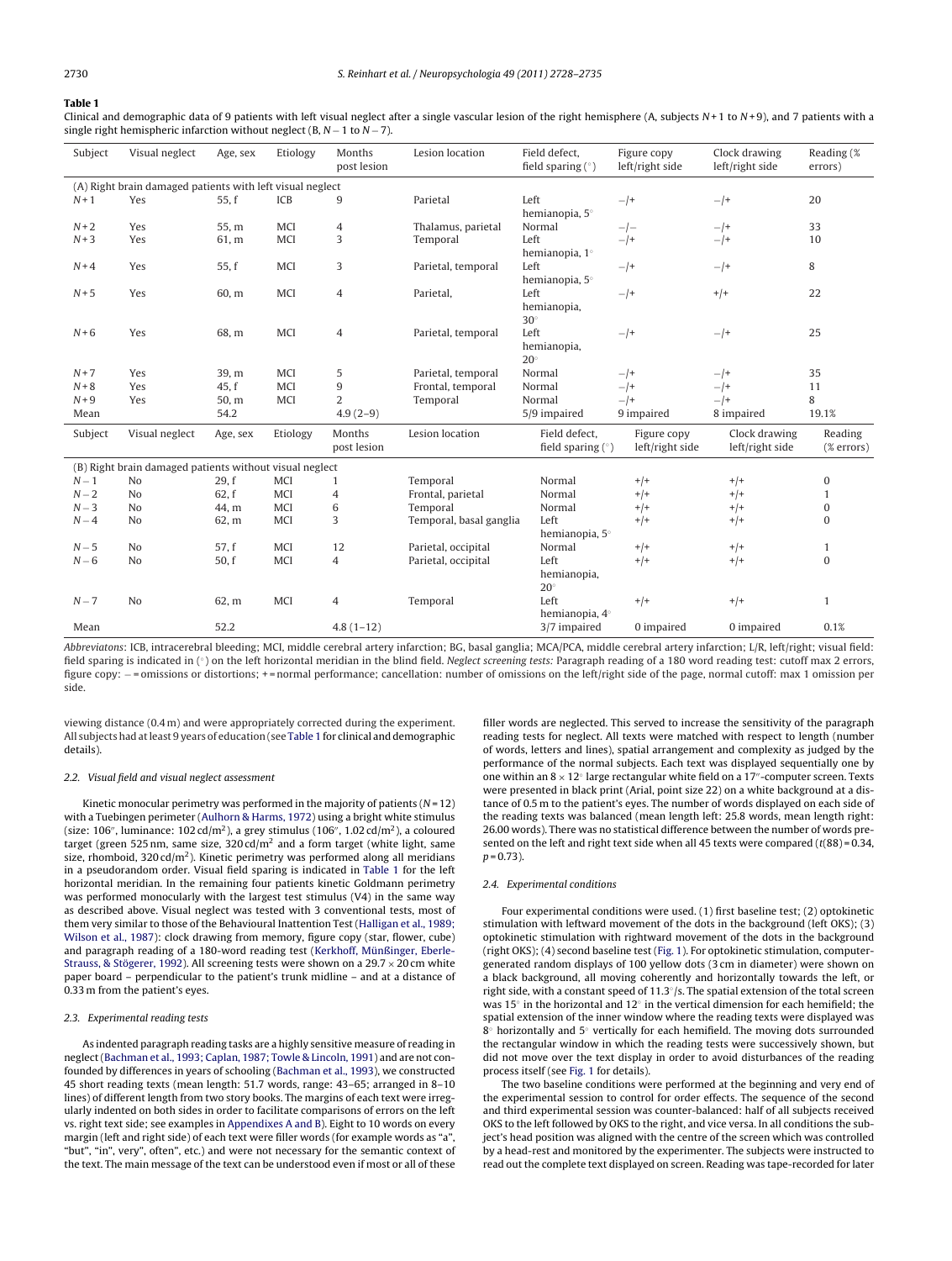<span id="page-3-0"></span>

Fig. 1. Experimental conditions. The two baselines were given at the beginning and very end of the experiment. The sequence of the second and third experimental session was counter-balanced across subjects.

off-line analysis, and simultaneously scored on a paper printout of the same texts displayed on the monitor. Five reading texts were presented during each experimental condition, their data were averaged for each condition. Before starting the experiment two sample texts were presented to familiarize the subject with the procedure; these trials were not scored. No reading text was presented twice to any subject to prevent test repetition effects.

The testing room was dark and quiet to minimize distraction and the influence of other visual or auditory cues on reading. After each reading text a blank screen was presented and a short break of 1–2 min was given to the subject. The whole experiment included short breaks between each text display and did not last longer than 30 min to reduce fatigue effects. To counter effects of spontaneous recovery all the sessions were completed within three days in all patients, and within one day in the normal subjects.

## 2.5. Scoring of reading errors

The following two types of neglect-related reading errors were scored:(1) omissions of single words on the left- and right side of the text respectively (each omitted word counted as one error). Completely omitted lines of text were not scored because they might represent a qualitatively different category of errors more related to oculomotor disorders (i.e. resulting from the left-sided field defect and/or saccadic disturbances) than reading processes per se (cf [Kerkhoff](#page-6-0) et [al.,](#page-6-0) [1992;](#page-6-0) [Schuett,](#page-6-0) [2009\).](#page-6-0) (2) Stimulus-centered errors: these included omissions of left-sided letter(s), syllable(s) or half of a single word in compound words (i.e. 'keeper' instead of 'housekeeper') and part-word substitutions, when letter(s), syllable(s) or half of a word was substituted (i.e. 'house' instead of 'mouse'). Complete word substitutions were also excluded from the analysis as they may tap into a qualitatively different category of reading problem that is not typical for unilateral spatial neglect, since no clear left-right difference with respect to the substituted syllables within the word is evident. See [Appendix](#page-5-0) [B](#page-5-0) for an example of a representative patient with ND.

## 2.6. Data analysis

As there were ceiling effects in the RBD-control group without ND and the Normal control group (see [Appendix](#page-6-0) [C\),](#page-6-0) only the data of the Neglect group were examined with Friedman Tests and Wilcoxon Ranks Test for pairwise comparisons. The dependent variables omission of words and stimulus-centered errors were calculated as relative errors (reading-errors divided by the number of read words). Note that for the calculation of relative stimulus-centered errors the omitted words were not counted. The adopted level of significance was 5%.

## **3. Results**

## 3.1. Quantitative relationship of reading errors

Within the neglect group (in Baseline 1) omissions accounted for 90.2% of all reading errors, whereas stimulus-centered errors accounted for 9.8% of the errors. Omissions in the group showed a clear left–right-gradient, being significantly more frequent on the contralesional than ipsilesional side of the text (56.4% vs. 15.8%) in the first baseline ( $Z = -2.66$ ,  $p = 0.008$ ). The same left–right-gradient was found for stimulus-centered reading errors (6.9% left-sided vs. 0.9% right-sided omissions within words;  $Z = -2.19$ ,  $p = 0.028$ ).

## 3.2. Omission of words

As only the neglect patient group showed a significant number of reading errors, while the two non-neglect samples performed nearly errorless, we limited the following nonparametric tests reported here (see below) to the neglect patient group. The dependent variable omission of words was examined using a Friedman Test. The results yielded a statistically significant difference in omissions of words on the left side across the four experimental conditions (Baseline 1, OKS-left, OKS-right, Baseline 2;  $X^2$  (df = 3,  $n = 9$  = 12.33,  $p = .006$ ). Fig. 2 shows individual error graphs of every neglect patient across the 4 experimental conditions.

Pairwise comparisons (Wilcoxon Rank Tests) showed a significant reduction of errors in the OKS-left condition compared with all other conditions (Baseline 1:  $Z = -2.19$ ,  $p = 0.028$ , OKS-right:  $Z = -2.19$ ;  $p = 0.028$ , Baseline 2:  $Z = -2.66$ ,  $p = 0.008$ ) for omissions of complete words. All other comparisons revealed no significant differences (Baseline 1 – OKS-right; Baseline 2 – OKS-right; Baseline 1 – Baseline 2; all ps > 0.05). The non-significant difference between Baseline 1 and Baseline 2 indicates a comparable amount of omissions in the two baselines. As can be seen in Fig. 2, 8 out

#### **Omissions of Words (Left Text Side)** A



**Fig. 2.** (A) and (B) Individual error graphs for omissions of whole words for the left (A) and the right (B) text side.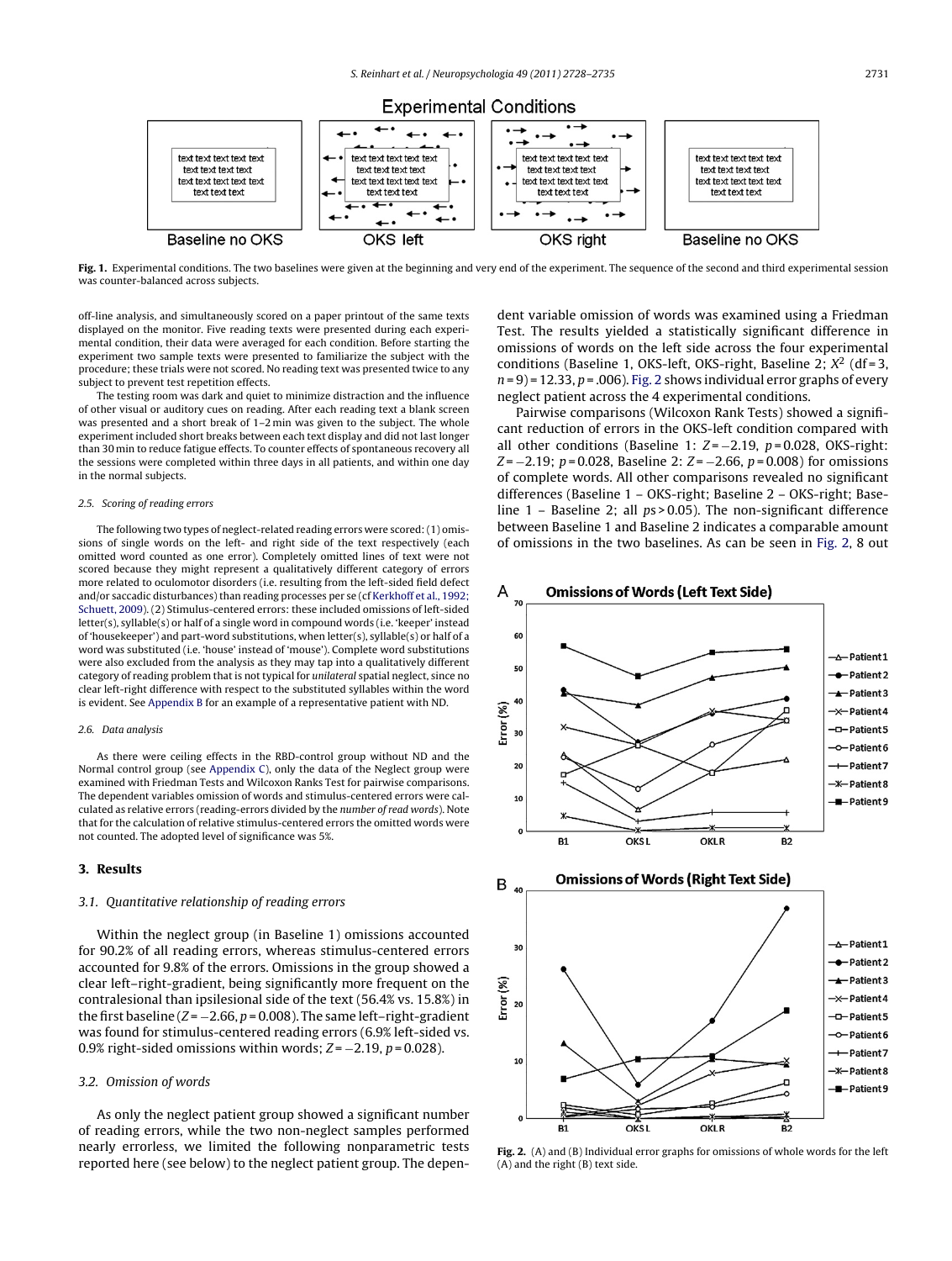

**Fig. 3.** Individual error graphs for left-sided stimulus-centered errors (omissions of letters or substitutions within words) in the neglect group. Only 3 patients improved in their reading performance, while 6 patients showed a deterioration.

of 9 patients showed a decrease of omission errors in the OKS-left condition compared with the first baseline.

For errors on the right side, a Friedman Test yielded a statistically significant difference in omissions of words across the four experimental conditions  $(X^2 \text{ (df = 3, n = 9)} = 10.41, p = 0.015)$ . Wilcoxon Rank Tests showed a significant reduction of errors in the OKSleft condition compared with Baseline 2 ( $Z = -2.52$ ,  $p = 0.012$ ) and OKS-right ( $Z = -2.52$ ;  $p = 0.012$ . All other comparisons revealed no significant differences (Baseline 1 – OKS-left; Baseline 1 – OKSright; Baseline 2 – OKS-right; Baseline 1 – Baseline 2; all ps > 0.05). Again, the non-significant difference between Baseline 1 and Baseline 2 indicates a comparable amount of omissions in the two baselines. The lack of significance of the comparison of Baseline 1 and OKS-left can be explained by the fact that three patients made nearly no errors on the right text side in the Baseline 1 condition (patients 4, 6, 7; as can be seen in [Appendix](#page-6-0) [C\).](#page-6-0)

## 3.3. Stimulus-centered reading errors

For word-centered errors the results of the Friedman Test showed no statistically significant difference for errors on the left side between all 4 experimental conditions  $(X^2 (df = 3, n = 9) = 5.40,$  $p = 0.15$ ).

A visual analysis of Fig. 3 reveals that only 3 out of 9 patients showed a numerical decrease in stimulus-centered errors in OKSleft compared with Baseline 2. In contrast, 6 patients showed a decrease in their reading performance (see Fig. 3). Furthermore, there was no significant difference in stimulus-centered errors on the right side of the word across the 4 experimental conditions  $(X^2)$  $(df=3, n=9) = 1.48, p=0.69).$ 

## 3.4. Individual analyses of reading errors

Finally, we evaluated whether the lack of any statistical effect of OKS on stimulus-centered reading errors may simply result from a lack of statistical power which would be the case if only a minority of neglect patients in our sample might have shown such errors.[Appendix](#page-6-0) [C](#page-6-0) lists both types of reading errors (omissions and stimulus-centered errors) individually in every neglect patient in comparison to the mean (and minimum as well as maximum) values of the two control groups for the first baseline examination. As is evident from inspection of [Appendix](#page-6-0) [C,](#page-6-0) every neglect patient showed both types of reading errors although omission errors were more prominent than stimulus-centered errors in most ofthe patients. Nevertheless, every neglect patient showed a higher

#### **Table 2**

Individual error rates for left-sided stimulus-centered errors (omissions of letters or substitutions within words) of the 4 neglect dyslexic patients with higher error rates (5% or more) in each experimental conditions (see text for details). Note that the maximum error rates of normal controls and nondyslexic patients for left-sided stimulus-centered errors in paragraph reading are 0.8%.

| Stimulus-centered errors left (%) |       |       |       |                |  |  |
|-----------------------------------|-------|-------|-------|----------------|--|--|
| Subject                           | B1    | OKS-L | OKS-R | B <sub>2</sub> |  |  |
| $N-2$                             | 37.50 | 14.44 | 27.72 | 8.85           |  |  |
| $N-3$                             | 7.63  | 7.70  | 13.26 | 8.35           |  |  |
| $N-6$                             | 4.99  | 5.27  | 2.62  | 10.92          |  |  |
| $N - 9$                           | 11.88 | 14.54 | 14.93 | 20.78          |  |  |

rate of neglect-related, left-sided stimulus-centered errors compared to the mean error rates found in the RBD-group without neglect and the healthy control group.

Patients who show higher rates of left-sided stimulus-centered errors are rare ([Làdavas,](#page-6-0) [Shallice,](#page-6-0) [&](#page-6-0) [Zanella,](#page-6-0) [1996\)](#page-6-0) and one could argue, that only in these patients error rates are high enough to be significantly reduced by OKS to the left. Therefore, we analysed the data of the four patients with higher rates of stimulus-centered errors (error rates of 5% or above in the first baseline) separately. As can be seen in [Table](#page-2-0) 1, only one case (patient 2) showed a notable reduction of word-based errors during OKS-left compared with the first baseline. However, compared with the second baseline, error rates of OKS to the left did not differ. Hence, as this reduction of errors falls within the high error variation of patient 2 in the two baselines, we cannot interpret his reduction of word-based errors as an effect of OKS stimulation. The remaining three cases with higher single word error rates showed no modulation of errors during OKS stimulation to the left (see Table 2).

In other words, the lack of a statistically significant modulation of stimulus-centered errors by OKS in the neglect group neither results from a reduced frequency of such errors nor from the possibility that only few neglect patients might have shown such stimulus-centered errors. In fact, none of the neglect patients performed normally with respect to stimulus-centered errors and therefore showed no ceiling-effect like the two control groups. Hence, their performance could have improved significantly with respect to stimulus-centered errors during leftward OKS but this did not occur. As no text was read twice during the experiments these stimulus-centered errors shown in [Appendix](#page-6-0) [C](#page-6-0) do not symbolize perserverations from a previously read text but stand for a specific problem in identifying the initial (left-sided) letters or syllables of read words.

## **4. Discussion**

The present study clearly demonstrates specific effects of OKS on reading performance in a paragraph reading task in ND. The perceptual manipulation used here effectively influenced word omissions but not stimulus-centered errors, as measured simultaneously in the same task with an identical spatial layout. This corroborates findings of our recent study where we found similar results with head-rotation in the same sample ([Reinhart](#page-6-0) et [al.,](#page-6-0) [2010\).](#page-6-0) These results have implications for the theory and treatment of ND. On a theoretical level, our findings confirm the independence of these two types of reading errors and suggest the dissociability of the underlying attentional processes and/or spatial reference frames. With respect to the treatment of ND it follows from our results that omissions can be substantially reduced with interventions using manipulations that impact on egocentric reference frames. In contrast, OKS had no positive influence on misreading single words and therefore possibly no influence on processes acting on a wordor stimulus-centered reference frame.

Stimulus-Centered Errors (Left Side of the Word)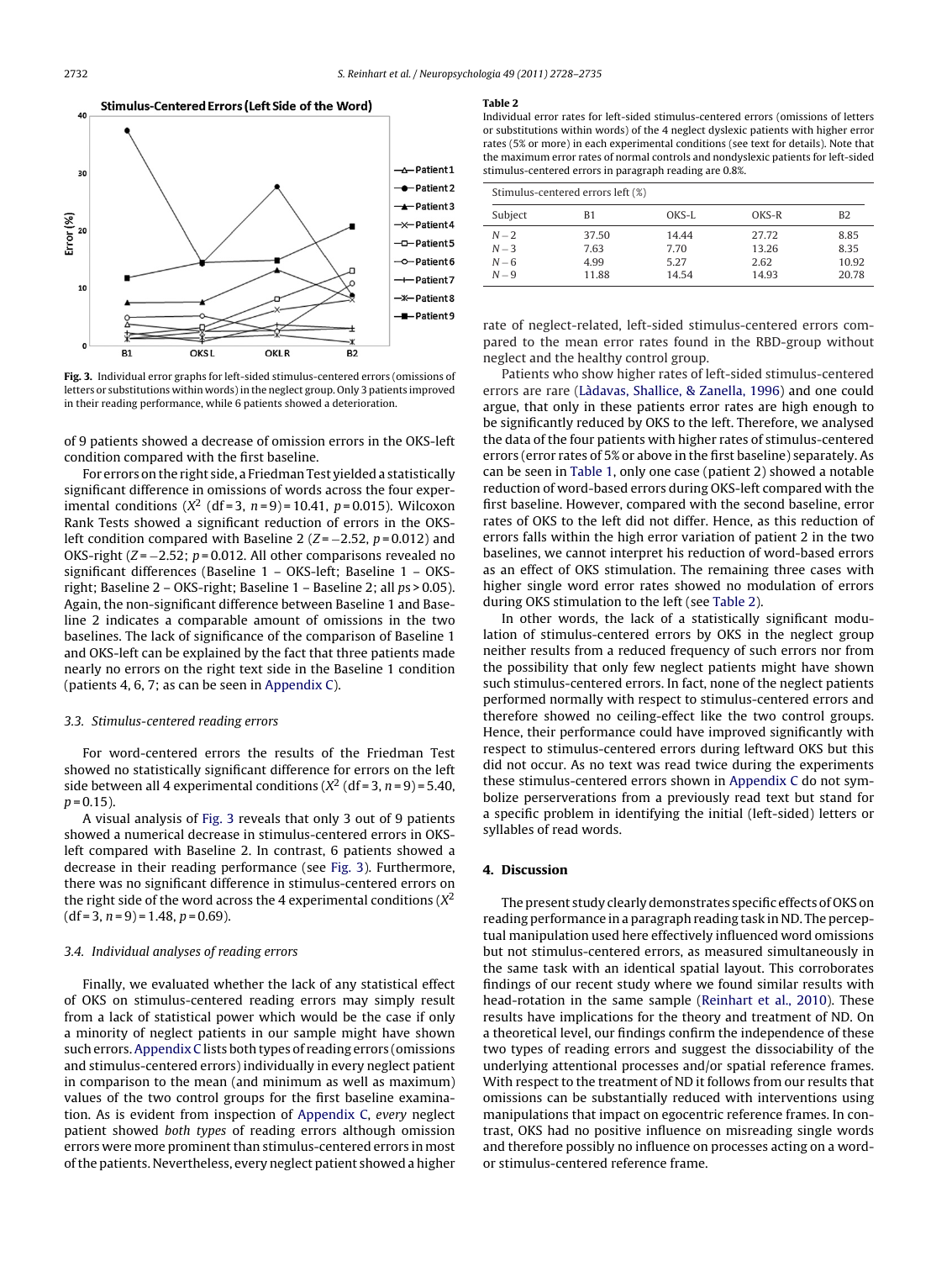<span id="page-5-0"></span>What could be the explanation of this finding on a neural level? At present we can only speculate on this hypothesis in the absence of anatomical data in our ND patients. However, in a recent, largescale anatomical study on ND, [Lee](#page-6-0) et [al.](#page-6-0) [\(2009\)](#page-6-0) provided interesting anatomical data in patients with and without ND after unilateral right-hemispheric brain lesions. They found, that lesions of the temporo-parietal cortex caused visual neglect in non-reading tasks. In addition, ND patients had lesions in the right lingual gyrus and the posterior part of the right fusiform gyrus [\(Lee](#page-6-0) et [al.,](#page-6-0) [2009\),](#page-6-0) which are parts of the ventral stream. Moreover, the right fusiform and lingual gyrus are the homologue area of the so-called visual word form area in the left temporal cortex which is believed to be involved in the processing of the visual word form during reading ([Cohen](#page-6-0) et [al.,](#page-6-0) [2003\).](#page-6-0) While the left fusiform and lingual gyrus are known to be specifically involved in the primary visual analysis and further processing of the word form, perception of the visual word may be processed bilaterally in both fusiform and lingual cortices ([Cohen](#page-6-0) et [al.,](#page-6-0) [2003\).](#page-6-0) Thus, in analogy to the role of the left visual word form area for single word identification, the right fusiform and lingual gyrus may be crucial for the object-centered spatial processing of a word during reading. Consequently, lesions to the fusiform and lingual gyrus in the left hemisphere would produce pure- or word-form dyslexia [\(Pflugshaupt](#page-6-0) et [al.,](#page-6-0) [2009\),](#page-6-0) while lesions to the homologue area in the right cerebral hemisphere would cause neglect dyslexia. Additional damage to adjacent areas in the temporo-parietal cortex would result in additional neglect generalizing to non-reading tasks ([Lee](#page-6-0) et [al.,](#page-6-0) [2009\).](#page-6-0) In accordance with this hypothesis, the right parahippocampal cortex in the ventral visual stream has been found to be involved in object-centered neglect in visual search tasks [\(Grimsen](#page-6-0) et [al.,](#page-6-0) [2008\).](#page-6-0)

To conclude, we suggest that stimulus-centered reading errors in neglect are not modulated by OKS as such word-related information is not primarily processed in the dorsal visual stream. Instead, this information is preferentially processed in the right fusiform and lingual gyrus as parts ofthe ventral visual stream.As the ventral visual stream is not devoted to egocentric spatial processing ([Hillis](#page-6-0) et [al.,](#page-6-0) [2005;](#page-6-0) [Vallar](#page-6-0) et [al.,](#page-6-0) [1999\)](#page-6-0) egocentric manipulations via OKS are unlikely to exert a significant influence on the visual processing of word-related information in ND. In fact, a recent OKS-treatment study in neglect patients ([Thimm](#page-6-0) et [al.,](#page-6-0) [2009\)](#page-6-0) showed significant activity changes in the left and right parietal cortex (as assessed by functional magnetic resonance imaging) which is consistent with both the observed modulation effect of OKS on omission errors in neglect dyslexia and the absence of such an effect on word-based errors in ND.

Other studies that presented single words at the fixation point found positive effects of sensory stimulation on single word reading ([Schindler](#page-6-0) [&](#page-6-0) [Kerkhoff,](#page-6-0) [1997\).](#page-6-0) However, by presenting single words at the central fixation, the egocentric, the stimulus-centered, and the word-centered reference frames all are aligned. The positive effects of OKS or other sensory-perceptual manipulations may be restricted to (pre-)attentional processes acting on the egocentric reference frame. However, when the reference frames are aligned, the OKS-stimulation could be sufficient to positively affect single word reading processes acting on stimulus- or word-centered reference frames. In our study, egocentric and stimulus-centered reference frames were separated. During paragraph reading single words are fixated serially to process the visual features to abstract letter strings as suggested by [Caramazza](#page-6-0) [and](#page-6-0) [Hillis'](#page-6-0) [model](#page-6-0) [\(1990a\).](#page-6-0) Furthermore, attention has to be horizontally distributed during reading moving from the previous to the next word in order to read the content of the sentence. Hypothetically, facilitating attentional shifts to the egocentric left side is not sufficient to enhance single word reading if attention has to be distributed over a wider spatial area such as a text paragraph compared to focal attention processes deployed on a single word.

Positive effects of moving dots are commonly explained by triggering the optokinetic reflex which re-centers the pathological ipsilateral distortion of the egocentric co-ordinate system relating to the midsagittal plane of the body [\(Karnath,](#page-6-0) [1994\).](#page-6-0) Other authors explain the effects by smooth pursuit eye-movements tracing the eyes to the neglected hemifield. Both are triggered by foveally attaching the image of the moving object on the retina. Interestingly, we found a reduction of omissions in the left hemifield with moving dots to the left that only surrounded the reading field in the visual periphery and not moving centrally through the text or the words. Therefore, it seems highly unlikely that OKS improved reading via optokinetic nystagmus because if such a nystagmus were present it would certainly disrupt reading to the right side. Alternate accounts of the mechanisms by which OKS improves left-sided neglect assume a facilitation of lateralized attentional processes which in turn improve the exploration and awareness of the neglected hemispace. The present results of a reduction of word omissions in ND induced by leftward OKS are more compatible with the hypothesis that OKS triggers (pre-)attentional processes [\(Chokron,](#page-6-0) [2003;](#page-6-0) [Chokron](#page-6-0) et [al.,](#page-6-0) [2007;](#page-6-0) [Gainotti,](#page-6-0) [1996;](#page-6-0) [Kerkhoff,](#page-6-0) [Keller,](#page-6-0) [Ritter,](#page-6-0) [&](#page-6-0) [Marquardt,](#page-6-0) [2006\)](#page-6-0) than with the hypothesis that OKS re-centers a pathological ipsilateral distortion in patients with left-sided neglect [\(Karnath,](#page-6-0) [1994\),](#page-6-0) at least in the present context of paragraph reading.

Finally, as mentioned above, stimulus-centered reading errors are less frequent than omissions but nevertheless relevant. Misreading single words makes a paragraph incomprehensible as well as omissions of whole words. Hence, treatments for curing stimulus-centered reading errors in ND are necessary, but probably require the development of combined therapy approaches that specifically influence stimulus- or word-centered attention in text reading.

## **Acknowledgement**

This work was supported by a Deutsche Forschungsgemeinschaft (DFG) grant to Georg Kerkhoff (IRTG 1457 "Adaptive minds").

## **Appendixes A and B.**

Example of the reading performance of a neglect dyslexic patient in the first baseline (A) and with OKS left (B). Omissions are shaded in grey, stimulus-centered errors are framed.

OB DIE ALLWISSENDEN STERNDEUTER WIRKLICH IMMER RECHT EBEN, DAS MUSS NATÜRLICH JEDER SELBST NACHPRÜFEN. BEI DEN ECHTEN WIDDERN, DEN MÄNNLICHEN SCHAFEN MIT DEN DICKEN HÖRNERN, STIMMT ES ALLEMAL. IMMER MIT DEM KOPF VORAUS, OHNE RÜCKSICHT AUF VERLUSTE, BENENNEN SIE GEGEN JEDEN FEIND ODER NEBENBUHLER AN, UM IHN ZU VERNICHTEN.

SO EIN BAU EINES MURMELTIERES BESTEHT AUS VIELEN SCHÄCHTEN, GÄNGEN UND GRUBEN UND IST EIN WEITVERZWEIGTES SYSTEM. JEDER BAU WIRD JEDOCH IMMER NUR VON EINER EINZIGEN FAMILIE BEWOHNT. WENN DIE TIERE AUS IHREN LÖCHERN KOMMEN, DANN HUSCHEN SIE ZUERST ZU EINER KLEINEN ROHMULDE, DIE VOR EINEM BAU LIEGT. JEDES TIERCHEN REIBT SICH DIE NACKEN IN DER MULDE UND MEIST IMMER NUR DANN HINTERLÄSST ES DAMIT SEINEN ERKENNUNGSDUFT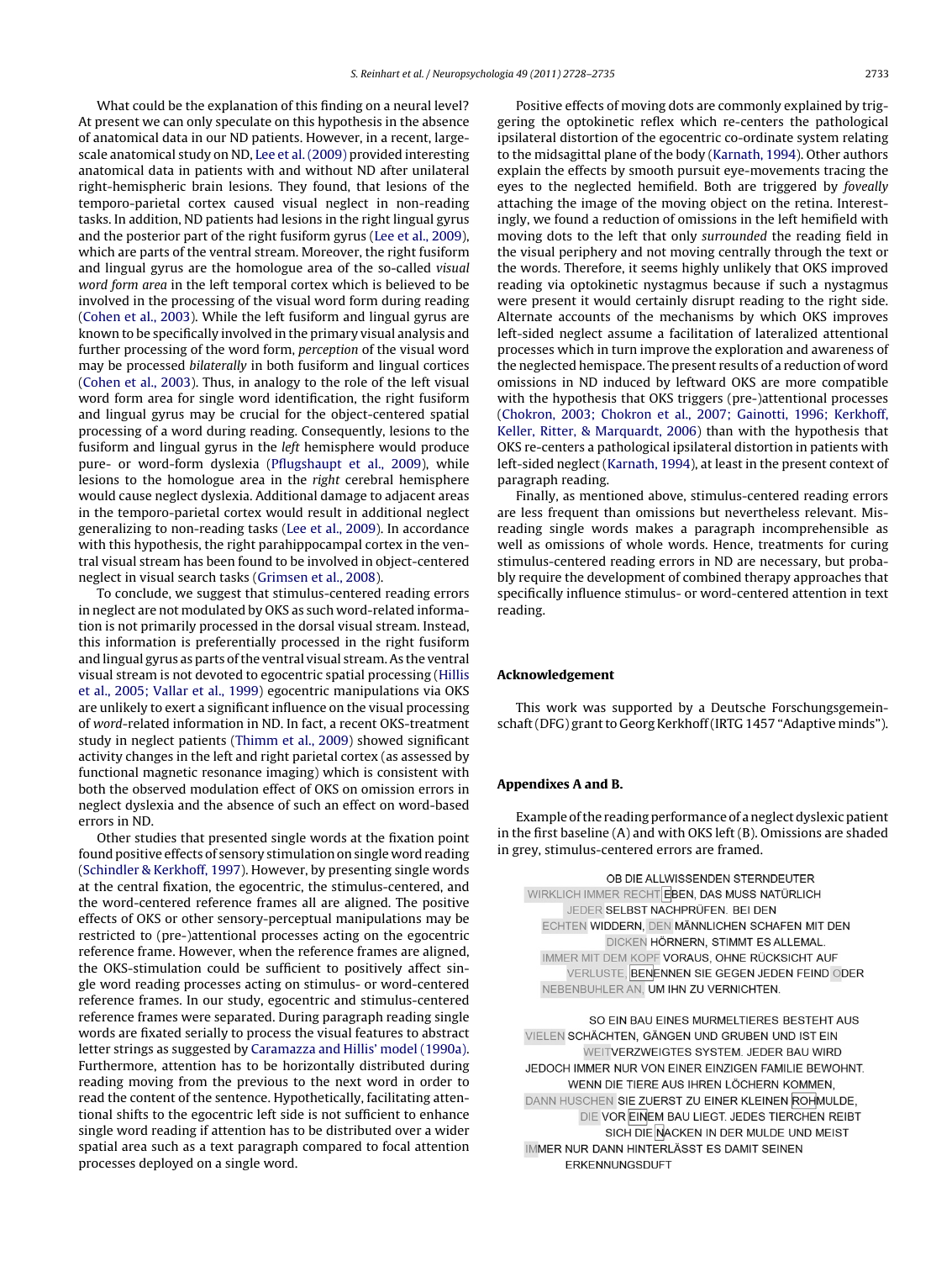## <span id="page-6-0"></span>**Appendix C.**

Individual error data of spaced-based-errors (omissions) and stimulus-centered reading errors (%) in the left and right hemispace (left vs. right side of the displayed texts) during the first baseline tests in the neglect patients (Patient numbers correspond to those in [Table](#page-2-0) 1).

|             | Omission errros (%) |         | Stimulus-centered errors (%) |           |  |
|-------------|---------------------|---------|------------------------------|-----------|--|
| Subject     | Left                | Right   | Left                         | Right     |  |
| $N-1$       | 23.73               | 1.94    | 3.82                         | 0.00      |  |
| $N-2$       | 43.50               | 26.23   | 37.50                        | 0.00      |  |
| $N-3$       | 42.51               | 13.22   | 7.63                         | 0.69      |  |
| $N-4$       | 32.12               | 0.50    | 1.35                         | 0.00      |  |
| $N-5$       | 17.52               | 2.46    | 1.91                         | 0.47      |  |
| $N - 6$     | 22.85               | 0.37    | 4.99                         | 1.36      |  |
| $N - 7$     | 15.09               | 0.00    | 2.36                         | 1.80      |  |
| $N-8$       | 4.83                | 1.22    | 1.30                         | 3.89      |  |
| $N - 9$     | 57.00               | 7.00    | 11.88                        | 3.13      |  |
| Controls    |                     |         |                              |           |  |
| Mean RBD    | 0.17                | 0.00    | 0.34                         | 0.63      |  |
| (min-max)   | $(0-0.8)$           | $(0-0)$ | $(0-0.8)$                    | $(0-1.6)$ |  |
| Mean normal | 0.00                | 0.00    | 0.13                         | 0.07      |  |
| (min-max)   | $(0-0)$             | $(0-0)$ | $(0-0.4)$                    | $(0-1.2)$ |  |

## **References**

- Aulhorn, E., & Harms, J. (1972). Visual perimetry. In D. Jameson, & L. Hurvich (Eds.), Handbook of sensory physiology (pp. 102–145). Berlin: Springer.
- Azouvi, P., Samuel, C., Louis-Dreyfus, a., Bernati, T., Bartolomeo, P., Beis, J., et al. (2002). Sensitivity of clinical and behavioural tests of spatial neglect after right hemisphere stroke. Journal of Neurology, Neurosurgery, and Psychiatry, 73(2), 160–166.
- Bachman, L., Fein, G., Davenport, L., & Price, L. (1993). The indented paragraph reading test in the assessment of left hemi-neglect. Archives of Clinical Neuropsychology, 8(6), 485–496.
- Behrmann, M., Black, S. E., McKeeff, T. J., & Barton, J. J. (2002). Oculographic analysis of word reading in hemispatial neglect. Physiology & Behavior,  $77(4-5)$ , 613-619.
- Behrmann, M., Moscovitch, M., Black, S. E., & Mozer, M. (1990). Perceptual and conceptual mechanisms in neglect dyslexia. Two contrasting case studies. Brain, 113(4), 1163–1183.
- Bisiach, E., & Luzzatti, C. (1978). Unilateral neglect of representational space. Cortex, 14(1), 129–133.
- Bisiach, E., Luzzatti, C., & Perani, D. (1979). Unilateral neglect, representational schema and consciousness. Brain, 102(3), 609–618.
- Caplan, B. (1987). Assessment of unilateral neglect: A new reading test. Journal of Clinical and Experimental Neuropsychology, 9(4), 359–364.
- Caramazza, A., & Hillis, A. E. (1990a). Levels of representation, co-ordinate frames, and unilateral neglect. Cognitive Neuropsychology, 7(5), 391–445.
- Caramazza, A., & Hillis, A. E. (1990b). Spatial representation of words in the brain implied by studies of a unilateral neglect patient. Nature, 346(6281), 267–269.
- Chokron, S. (2003). Right parietal lesions, unilateral spatial neglect, and the egocentric frame of reference. NeuroImage, 20, S75–S81.
- Chokron, S., Dupierrix, E., Tabert, M., & Bartolomeo, P. (2007). Experimental remission of unilateral spatial neglect. Neuropsychologia, 45(14), 3127–3148.
- Cohen, L., Martinaud, O., Lemer, C., Lehericy, S., Samson, Y., Obadia, M., et al. (2003). Visual word recognition in the left and right hemispheres: Anatomical and functional correlates of peripheral alexias. Cerebral Cortex, 13, 1313–1333.
- Ellis, A. W., Flude, B. M., & Young, A. W. (1987). Neglect dyslexia" and the early visual processing of letters in words and nonwords. Cognitive Neuropsychology, 4(4), 439–464.
- Gainotti, G. (1996). Lateralization of brain mechanisms underlying automatic and controlled forms of spatial orienting of attention. Neuroscience and Biobehavioral Reviews, 20(4), 617–622.
- Grimsen, C., Hildebrandt, H., & Fahle, M. (2008). Dissociation of egocentric and allocentric coding of space in visual search after right middle cerebral artery stroke. Neuropsychologia, 46(3), 902–914.
- Halligan, P. W., Fink, G. R., Marshall, J. C., & Vallar, G. (2003). Spatial cognition: Evidence from visual neglect. Trends in Cognitive Sciences, 7, 125–133.
- Halligan, P., Marshall, J., & Wade, D. (1989). Visuospatial neglect: Underlying factors and test sensitivity. The Lancet, 334(8668), 908–911.
- Haywood, M., & Coltheart, M. (2000). Neglect dyslexia and the early stages of visual word recognition. Neurocase, 6(1), 33–44.
- Heilman, K. M. (2004). Intentional neglect. Frontiers in Bioscience, 9, 694–705.
- Heilman, K. M., Valenstein, E., & Watson, R. T. (2000). Neglect and related disorders. Seminars in Neurology, 20(4), 463–470.
- Hillis, A. E., Newhart, M., Heidler, J., Barker, P. B., Herskovits, E. H., Degaonkar, M., et al. (2005). Anatomy of spatial attention: Insights from perfusion imaging and hemispatial neglect in acute stroke. Journal of Neuroscience, 25(12), 3161–3167.
- Hillis, A., & Caramazza, A. (1995). A framework for interpreting distinct patterns of hemispatial neglect. Neurocase, 1(3), 189–207.
- Hillis, a. E, & Caramazza, A. (1991). Deficit to stimulus-centered, letter shape representations in a case of "unilateral neglect". Neuropsychologia, 29(12), 1223–1240.
- Honda, M., Wise, S. P., Weeks, R. A., Deiber, M. P., & Hallett, M. (1998). Cortical areas with enhanced activation during object-centred spatial information processing. A PET study. Brain, 121(1), 2145–2158.
- Karnath, H. (1994). Disturbed coordinate transformation in the neural representation of space as the crucial mechanism leading to neglect. Neuropsychological Rehabilitation, 4(2), 147–150.
- Karnath, H.-O. (1996). Optokinetic stimulation influences the disturbed perception of body orientation in spatial neglect. Journal of Neurology, Neurosurgery, and Psychiatry, 60, 217–220.
- Kerkhoff, G.(2000). Multiple perceptual distortions and their modulation in patients with left visual neglect. Neuropsychologia, 38, 1073–1086.
- Kerkhoff, G. (2003). Modulation and rehabilitation of spatial neglect by sensory stimulation. Progress in Brain Research, 142, 257–271.
- Kerkhoff, G., Keller, I., Ritter, V., & Marquardt, C. (2006). Repetitive optokinetic stimulation induces lasting recovery from visual neglect. Restorative Neurology and Neuroscience, 24(4–6), 357–369.
- Kerkhoff, G., Münßinger, U., Eberle-Strauss, G., & Stögerer, E. (1992). Rehabilitation of hemianopic alexia in patients with postgeniculate visual field disorders. Neuropsychological Rehabilitation, 2(1), 21–42.
- Kerkhoff, G., Schindler, I., Keller, I., & Marquardt, C. (1999). Visual background motion reduces size distortion in spatial neglect. NeuroReport, 10, 319–323.
- Kinsbourne, M., & Warrington, E. K. (1962). A variety of reading disability associated with right hemisphere lesions. Journal of Neurology, Neurosurgery, and Psychiatry, 25, 339–344.
- Landis, T. (2000). Disruption of space perception due to cortical lesions. Spatial Vision, 13(2–3), 179–191.
- Lee, B. H., Suh, M. K., Kim, E., Seo, S. W., Choi, K. M., Kim, G., et al. (2009). Neglect dyslexia: Frequency, association with other hemispatial neglects, and lesion localization. Neuropsychologia, 47(3), 704–710.
- Làdavas, E., Umiltà, C., & Mapelli, D. (1997). Lexical and semantic processing in the absence of word reading: Evidence from neglect dyslexia. Neuropsychologia, 35(8), 1075–1085.
- Làdavas, E., Shallice, T., & Zanella, T. (1996). Preserved semantic access in neglect dyslexia. Neuropsychologia, 35(8), 1075–1085.
- Marr, D. (2010). Vision: A computational investigation into the human representation and processing of visual information. The MIT Press.
- Marr, D., & Nishihara, H. K. (1978). Representation and recognition of the spatial organization of three-dimensional shapes. Proceedings of the Royal Society of London, 200(1140), 269–294.
- Marshall, J. C., & Halligan, P. W. (1995). Seeing the forest but only half the trees? Nature, 373(6514), 521–523.
- Mattingley, J. B., Bradshaw, J. L., & Bradshaw, J. A. (1994). Horizontal visual motion modulates focal attention in left unilateral spatial neglect. Journal of Neurology, Neurosurgery, and Psychiatry, 57(10), 1228–1235.
- Monk, A. (1985). Theoretical note: Coordinate systems in visual word recognition. The Quarterly Journal of Experimental Psychology, 37(4), 613–625.
- Nico, D. (1999). Effectiveness of sensory stimulation on tactile extinction. Experimental Brain Research, 127, 75–82.
- Pizzamiglio, L., Frasca, R., Guariglia, C., Incoccia, C., & Antonucci, G. (1990). Effect of optokinetic stimulation in patients with visual neglect. Cortex, 26(4), 535–540.
- Pflugshaupt, T., Gutbrod, K., Wurtz, P., von Wartburg, R., Nyffeler, T., de Haan, B., et al. (2009). About the role of visual field defects in pure alexia. Brain, 132, 1907–1917.
- Reinhart, S., Keller, I., & Kerkhoff, G. (2010). Effects of head rotation on space- and word-based reading errors in spatial neglect. Neuropsychologia, 48, 3706–3714.
- Riddoch, J., Humphreys, G., Cleton, P., & Fery, P. (1990). Interaction of attentional and lexical processes in neglect dyslexia. Cognitive Neuropsychology, 7(5), 479–517.
- Salillas, E., Granà, A., Juncadella, M., Rico, I., & Semenza, C. (1999). Leftward motion restores number space in neglect. Cortex, 45(6), 730–737.
- Schindler, I., & Kerkhoff, G. (1997). Head and trunk orientation modulate visual neglect. Neuroreport, 8(12), 2681–2685.
- Schindler, I., & Kerkhoff, G. (2004). Convergent and divergent effects of neck proprioceptive and visual motion stimulation on visual space processing in neglect. Neuropsychologia, 42, 1149–1155.
- Schuett, S. (2009). The rehabilitation of hemianopic dyslexia. Nature Reviews Neurology, 5, 427–437.
- Siéroff, E. (1991). Perception of visual letter strings in a case of left neglect: Manipulation of the word form. Brain and Language, 41(4), 565–589.
- Stenneken, P., van Eimeren, L., Keller, I., Jacobs, A. M., & Kerkhoff, G. (2008). Taskdependent modulation of neglect dyslexia? Novel evidence from the viewing position effect. Brain Research, 1189, 166–178.
- Subbiah, I., & Caramazza, A. (2000). Stimulus-centered neglect in reading and object recognition. Neurocase, 35(3), 257–270.
- Thimm, M., Fink, G. R., Küst, J., Karbe, H., Willmes, K., & Sturm, W. (2009). Recovery from hemineglect: Differential neurobiological effects of optokinetic stimulation and alertness training. Cortex, 45, 850–862.
- Towle, D., & Lincoln, N. (1991). Use of the indented paragraph test with right hemisphere-damaged stroke patients. The British Journal of Clinical Psychology, 30, 37.